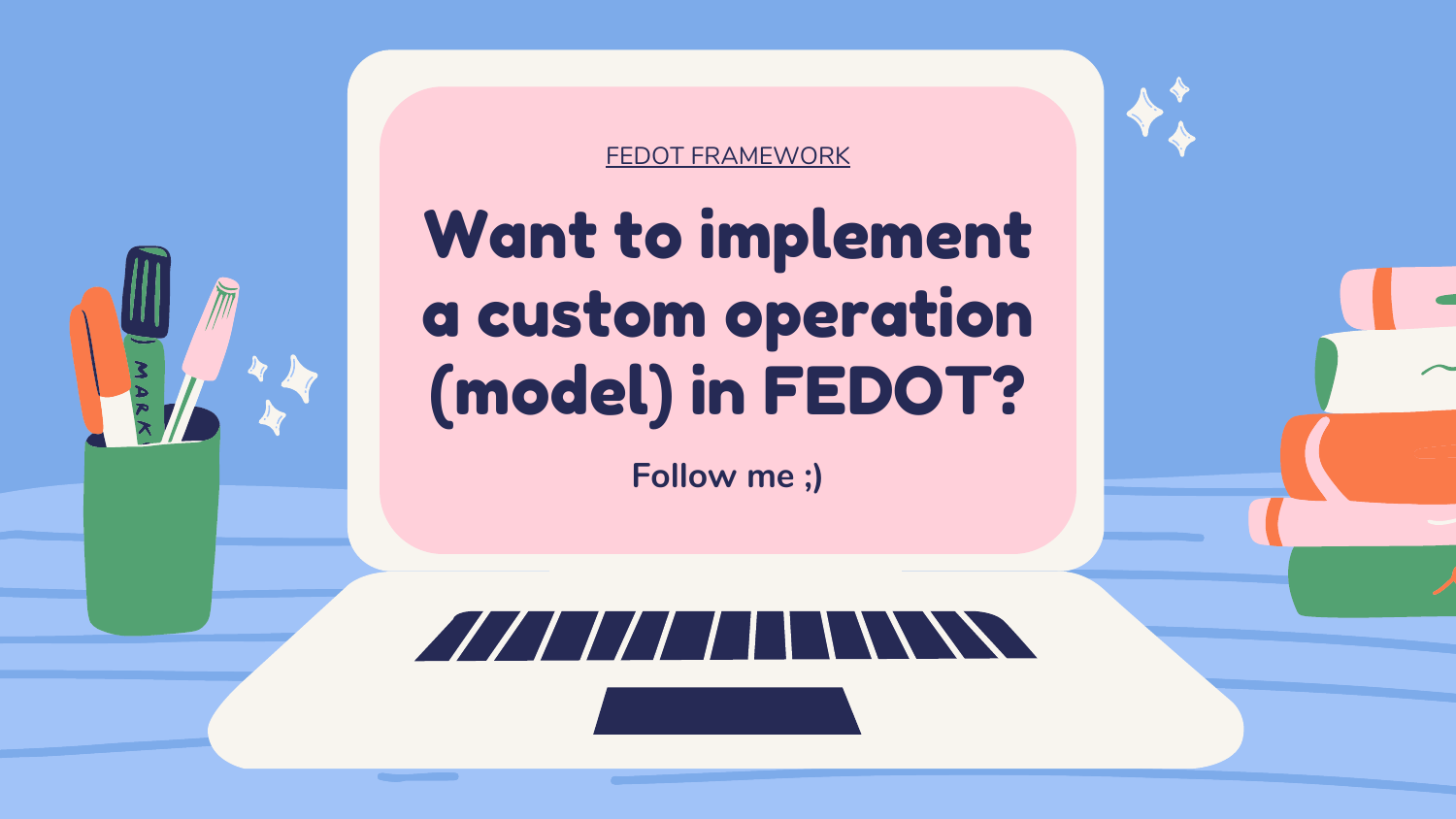

## FIRST, LET'S REMEMBER

#### **All the contributions to the master branch can be made**

**only via pull request**

Therefore, Create a new branch from the master branch and start working!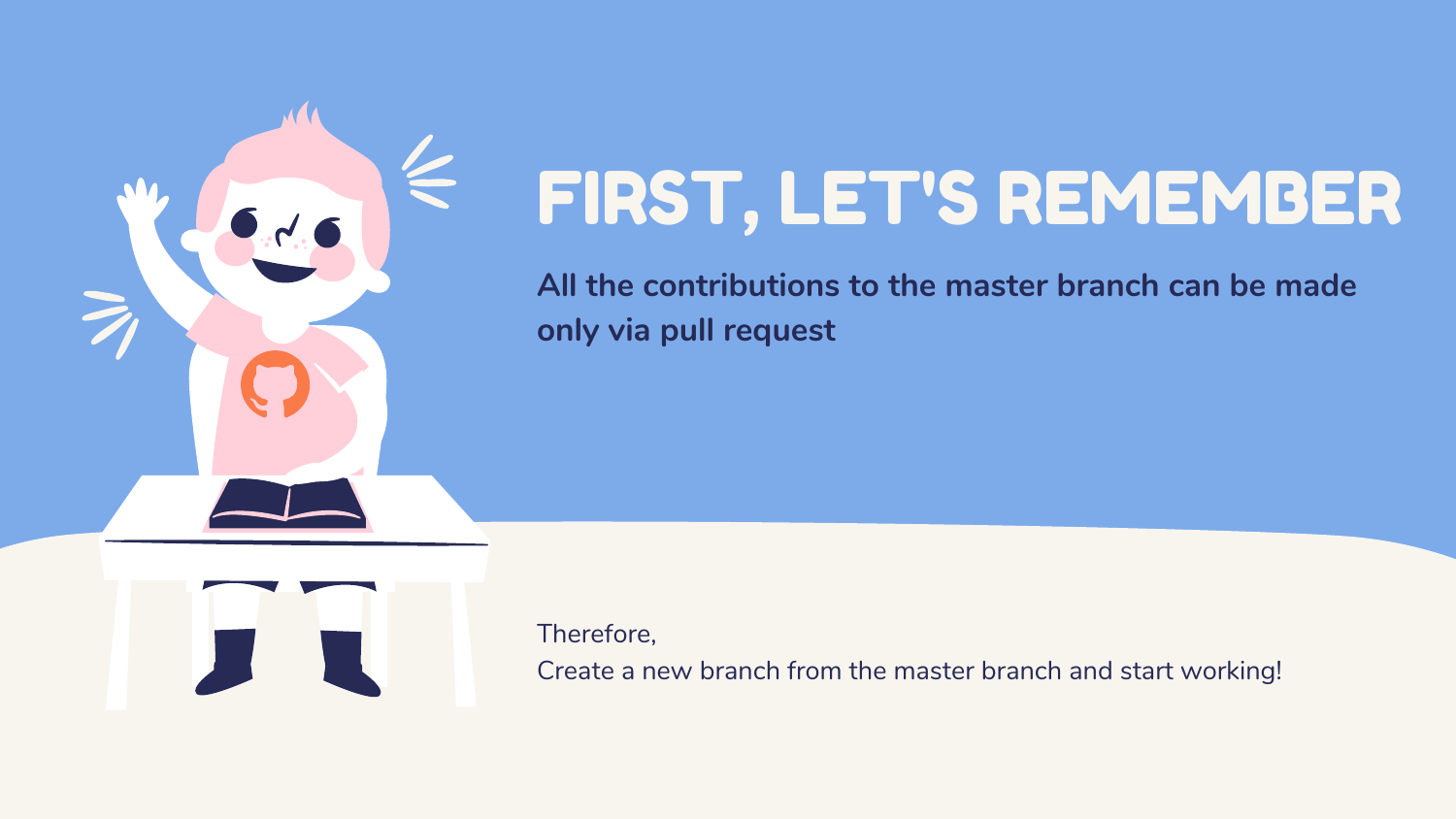#### **FEDOT user abstractions**

#### PIPELINE

This is a set of several models or preprocessing methods that are contained in a single structure

#### NODE

A container in which the operation is placed. A single node can contain only one operation

Pipeline consists of nodes (one or more)

Node contains operation

#### **OPERATION**

A machine learning model or preprocessing operation or statistical models

The model you call e.g. from sklearn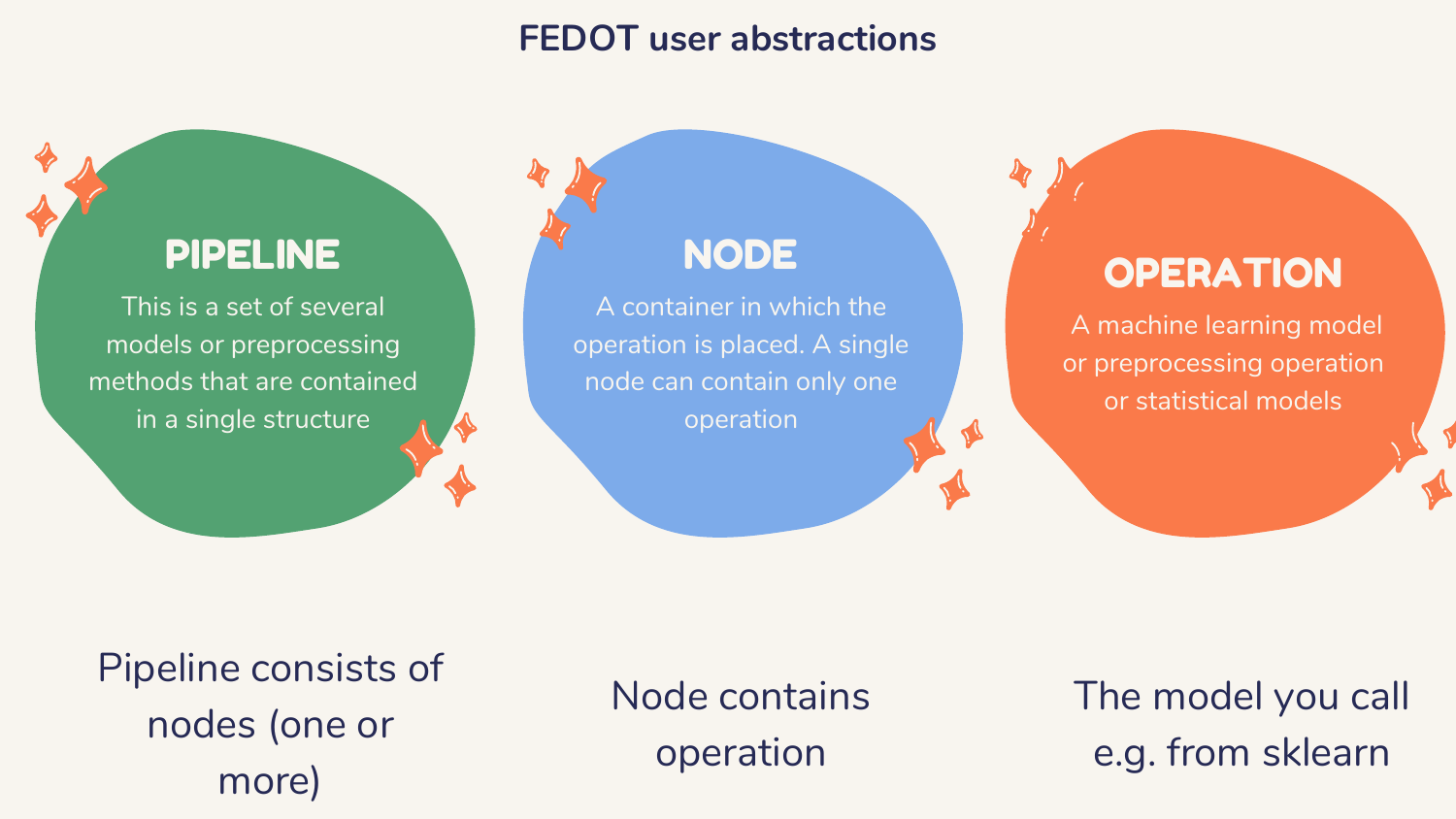#### **Operation**

Model and Opertion classes

**Pipeline**

Pipeline class

#### **Node**

PrimaryNode and SecondaryNode classes

### FEDOT consists of several layers **FEDOT developer abstractions**

#### **EvaluationStrategy**

There are many of them. This allows you to use models from different libraries. Also, all strategies are divided into types of tasks to be solved, such as classification and regression

#### **Implementation**

"Lowest Asbstraction". These are our models and preprocessing realisations. If you want to implement your own, you're right here.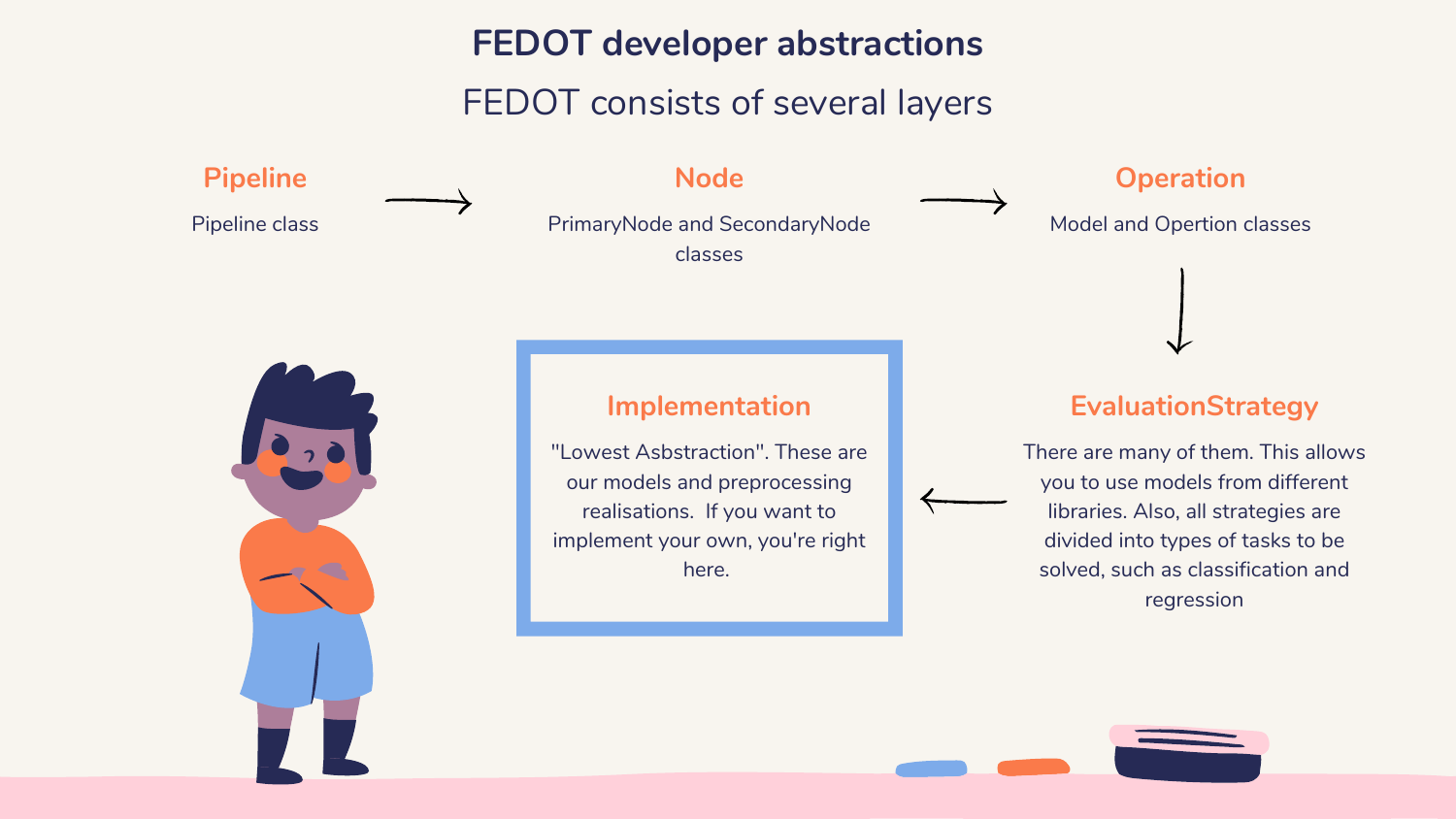# What I can use as a template?

**Answer: To implement a custom "Implementation" , use an abstract class DataOperationImplementation for data preprocessing and a ModelImplementation class to create your own models**

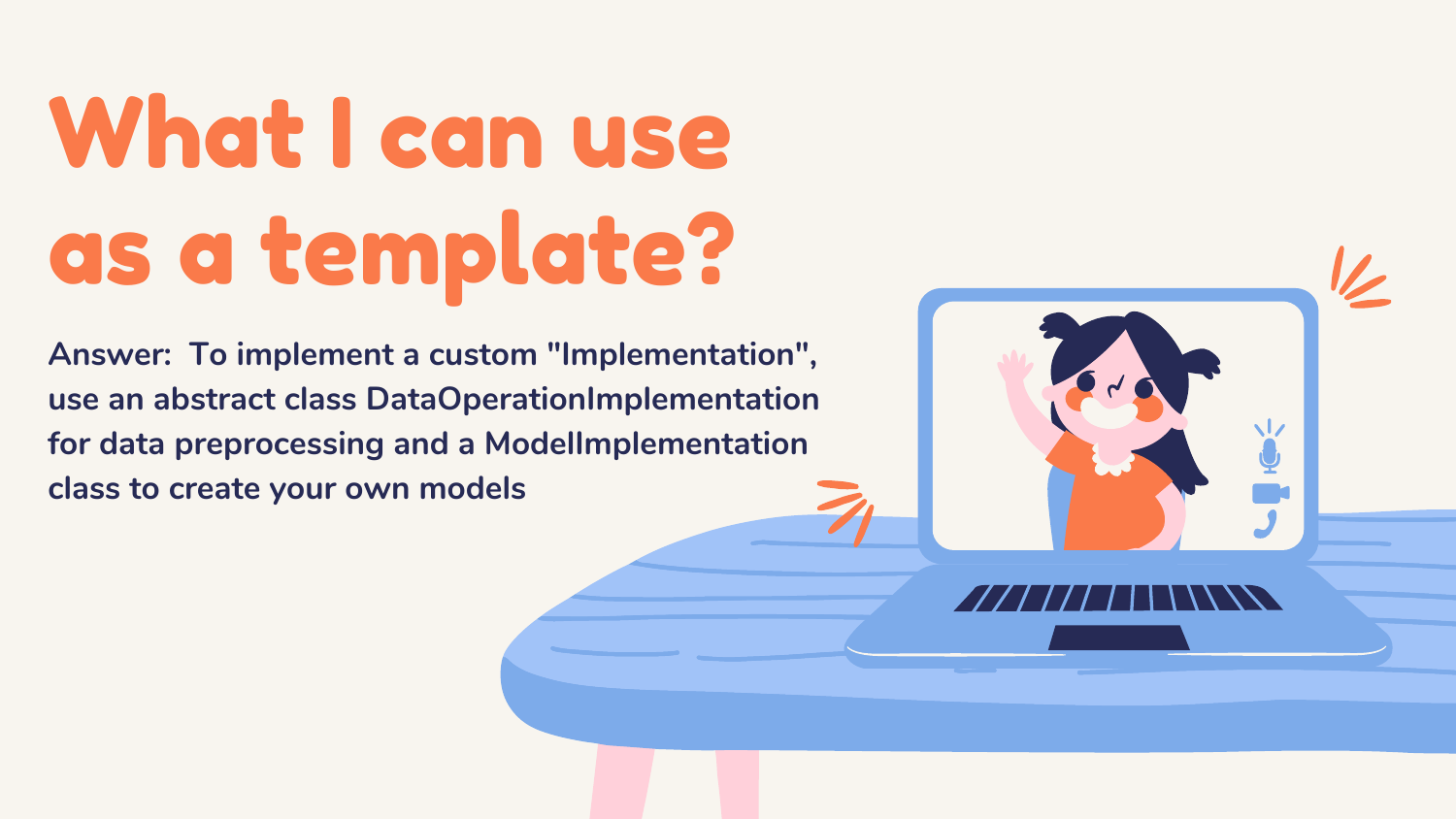

### Implementing your custom model or data processing operation



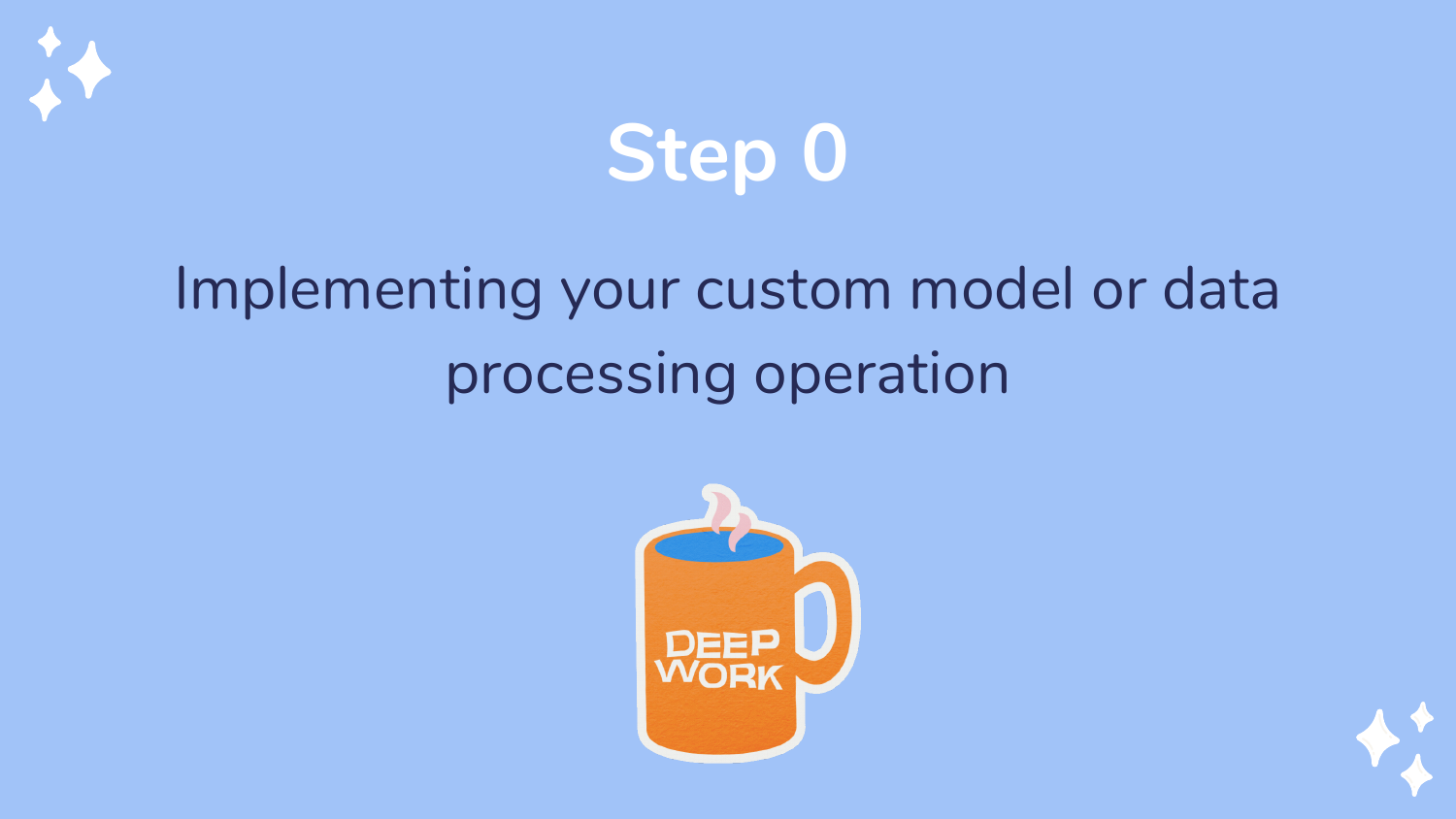**What to do when the custom model has been implemented** That's great, you've done so much already!

#### **Step 1**

**Choose an appropriate strategy to which your operation should correspond to**

It could be, for example: CustomClassificationStrategy CustomClassificationPreprocessingStrategy CustomRegressionPreprocessingStrategy CustomRegressionStrategy CustomTsForecastingStrategy CustomTsTransformingStrategy

#### **Step 2**

#### **The operation must be included in the repository**

You need to think of a short name for the opertaion and put it into a json file with the repository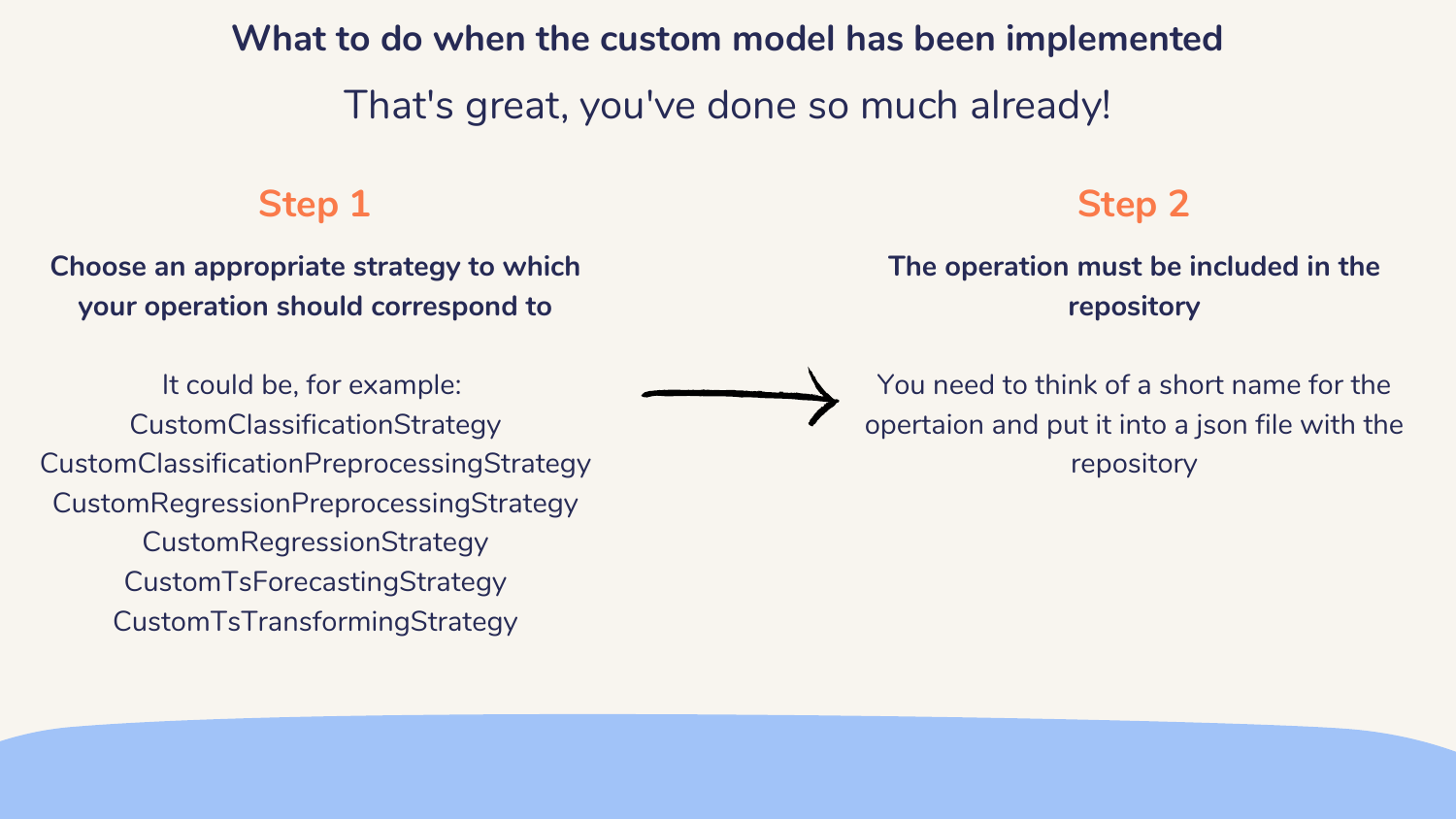If you want your operation to tune well, don't forget to take care of the hyperparameters

### DON'T FORGET

#### **Step 3**

Write the default hyperparameters in the json file

**Step 4**

Enter hyperparameter intervals in the get\_operation\_parameter\_range function This is necessary so that the tuner can tune your operation